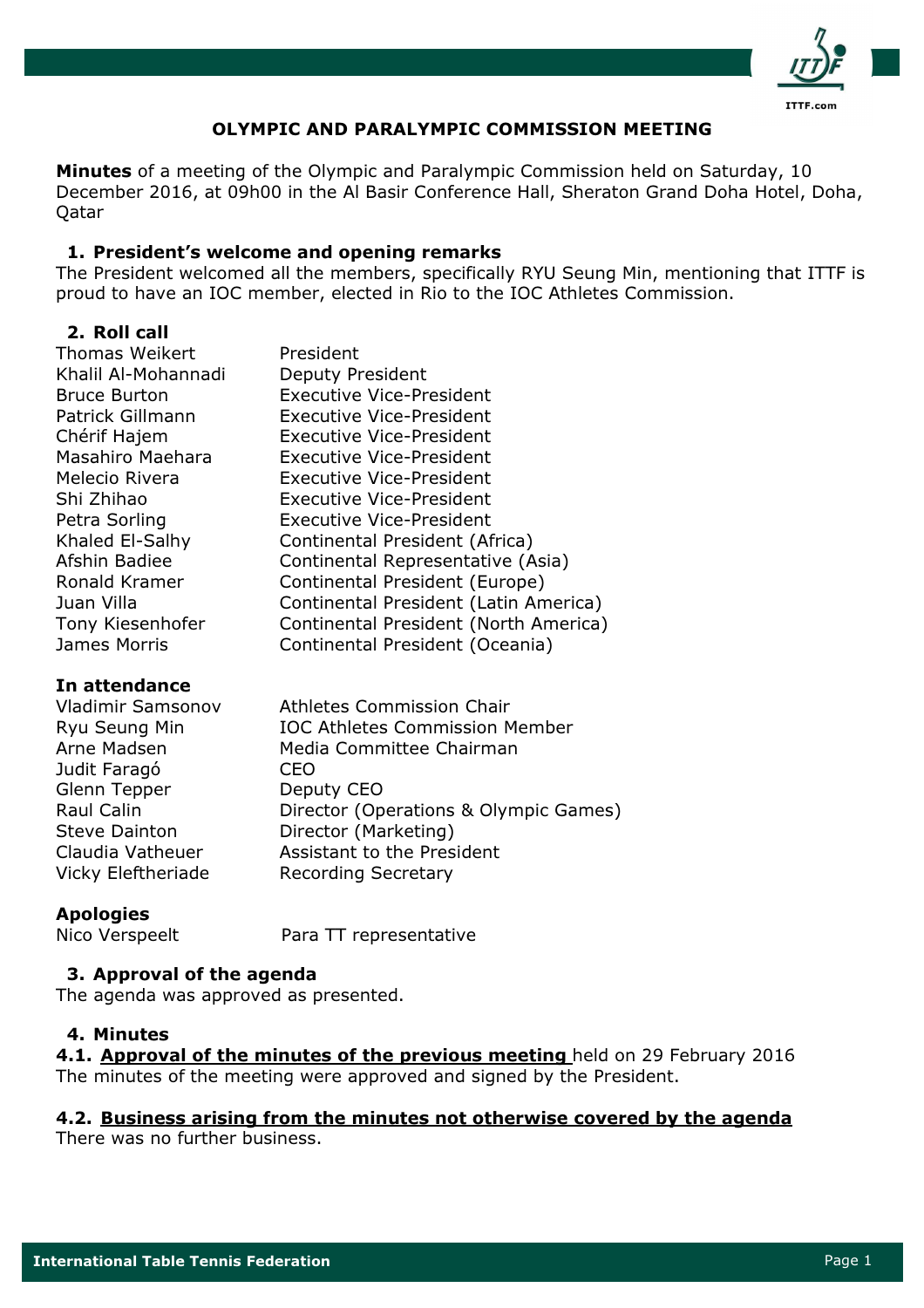

## 5. Rio 2016 Olympic Games

## 5.1. Review and assessment

- . The President informed that the report from TV data for table tennis was received recently, and the figures are very good, also compared to other sports. The indicators for China are impressive and good figures were also reported in Japan, Germany, Korea and USA. The full report will be sent to the OPC members.
- The CEO briefly reported that Rio 2016 was a special event. Playing conditions, atmosphere and sport presentation in the competition venue were excellent, externally it was a successful event. Transport, workforce and logistic problems were real issues. The IOC's final conclusion was that "Rio 2016 was the most perfect of the imperfect games".

### 5.1.1. Post-Games IF debriefing report

- The CEO informed that ASOIF has submitted a questionnaire to all member IFs for feedback. The summary of the report with key recommendations was presented to and discussed with the IFs at the Rio 2016 debriefing held in October in Lausanne. The CEO and Director (Operations & Olympic Games) attended this meeting on behalf of ITTF.
- . The main recommendations of the Post-Games report were:
	- the growing importance of the involvement of IFs in the preparation and the delivery of the Games,
	- the consideration of merging the Sport Manager position with the Event Manager position to one Senior Staff position. For Tokyo 2020 it seems too late because Sport Managers are already appointed, but this could be considered for future Games.
	- the consideration to change when the Games are allocated, to avoid constant changes in venue master plan and to reduce risk of national and global economic landscape during the preparation period.

### 5.1.2. Internal survey

- The Director (Operations & Olympic Games) presented the "Rio 2016 Table Tennis Internal Survey" analysis.
- . On a discussion following the presentation the following points were noted:
	- Transport for ITTF family was far from ideal, but for athletes it was excellent as the Olympic Village was in walking distance to the table tennis venue. On the other hand for spectators the venue was rather out of the center.
	- There were different recommendations: abolish manual scorers, have maximum 2 competition tables, not allow change of shirts outside, review team event format, focus more on Olympic Family Lounge service, etc...

As a result of the internal survey conclusion, discussion was advanced on agenda point 8.1.4

### Event program proposals

- . Request on modification of the event program and on athlete quota for the Tokyo 2020 Games has to be submitted to the IOC by 28 February 2017.
- According to earlier decision of the OPC, the mandate was given to apply for addition of the Mixed Doubles to the table tennis events.
- Discussion started if the application has to include also Men's and Women's Doubles, if it is realistic to request 3 events.
- The CEO gave a short report on what other IFs will possibly apply for. It was estimated that the IOC could have not less than 30 applications for new events in Tokyo.
- On the other hand table tennis has more content than other sports that have more medal events than only four.
- The President informed that he already talked with the IOC President and mentioned that we want at least one more event and his recommendation was to apply for the Mixed Doubles, which perfectly fits Agenda 2020 for gender equity.
- It was further noted that Mixed Doubles is traditionally and since the beginning included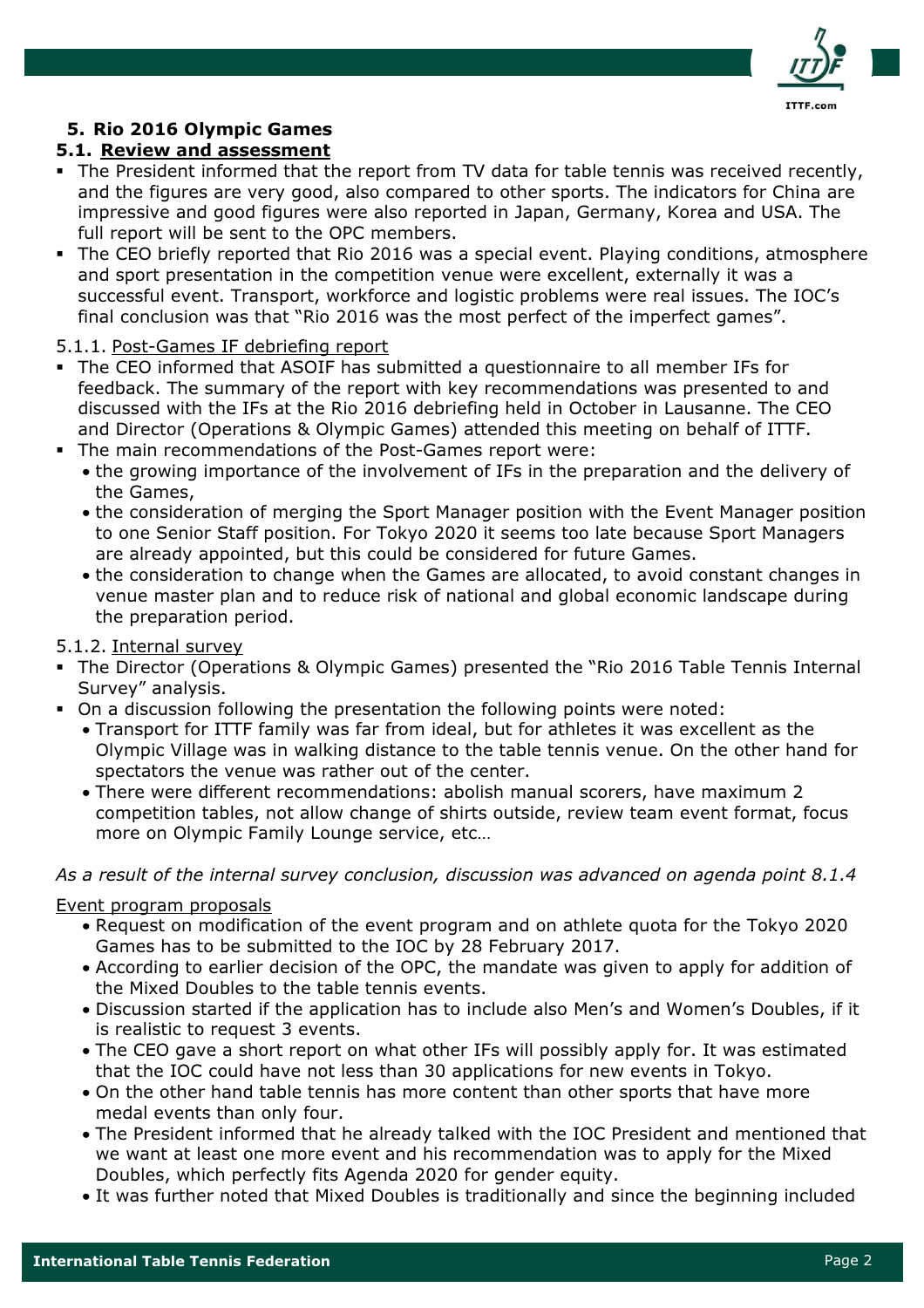

in the World Championships program.

- It was noted that ITTF can submit one or two separate applications (XD and/or MD, WD) and/or XD, MD, WD) and in both cases explain in details how such additions will add values to the Games and particularly to the host, Japan. With both scenarios it is very important to have Tokyo 2020's support.
- Regarding the debate on limiting the NOCs participation to 4 or 5 events in case of addition of the Mixed Doubles, it was noted that the best is to wait first for the IOC decision before going into details of implementation.
- The Athletes Commission Chair suggested going for both applications because Japan is strong in table tennis and there is maybe good potential.
- Majority of the OPC members agreed that from tactical point of view it would be good to go ahead with two separate applications with gender equity considered and Mixed Doubles as preferred option, and later on when we know the result, discuss on details.
- . It was noted that Asia is in favor of raising the number of medals.

### 1-OPC-12-2016

The Commission resolved to submit to the IOC two separate applications on the event program for Tokyo 2020 Olympic Games:

- One application for inclusion of the Mixed Doubles;
- One application for inclusion of the Men's Doubles and the Women's Doubles.

As a result of the internal survey conclusion, discussion started on the Tokyo 2020 Playing System (Olympic Team match format), not specifically on the agenda.

### **Olympic Team Match Format**

- The North American Continental President, with the input of the Jury members from Rio and the Media Committee Chair, Mr Madsen, has presented the "Discussion paper: The Olympic Team Format".
- The following points were noted after the presentation:
	- The current team format:
		- has long breaks between matches, which is not good for TV, while TV has a 60% factor in IOC's evaluation indicators;
		- many results are predictable and matches are decided after the doubles match;
		- match between the top 2 players is not quaranteed, often does not take place.
	- It was noted that the written proposal has to be sent to the OPC members for further consideration, so that a decision can be made before the end of 2018, to give at least 2 years to the NAs to prepare.
	- It was noted that there should be communication with athletes and possibly have a test event or use the system at the World Team Cup.
	- A suggestion was made to send a survey to the NAs for feedback.
	- . The Athletes Commission Chair raised if ITTF ever considered using the Davis Cup system at the Olympic Games.

### 2-OPC-12-2016

The Commission resolved to form a Working Group (Olympic Team Format), consisting of the Athletes Representative, the Media Committee Chair, the Technical Commissioner, the Director (Operations & Olympic Games), the Director (Marketing) and Continental President - North America, with the task to elaborate a proposal by the end of February 2018 and to open a survey to the National Associations and to the athletes.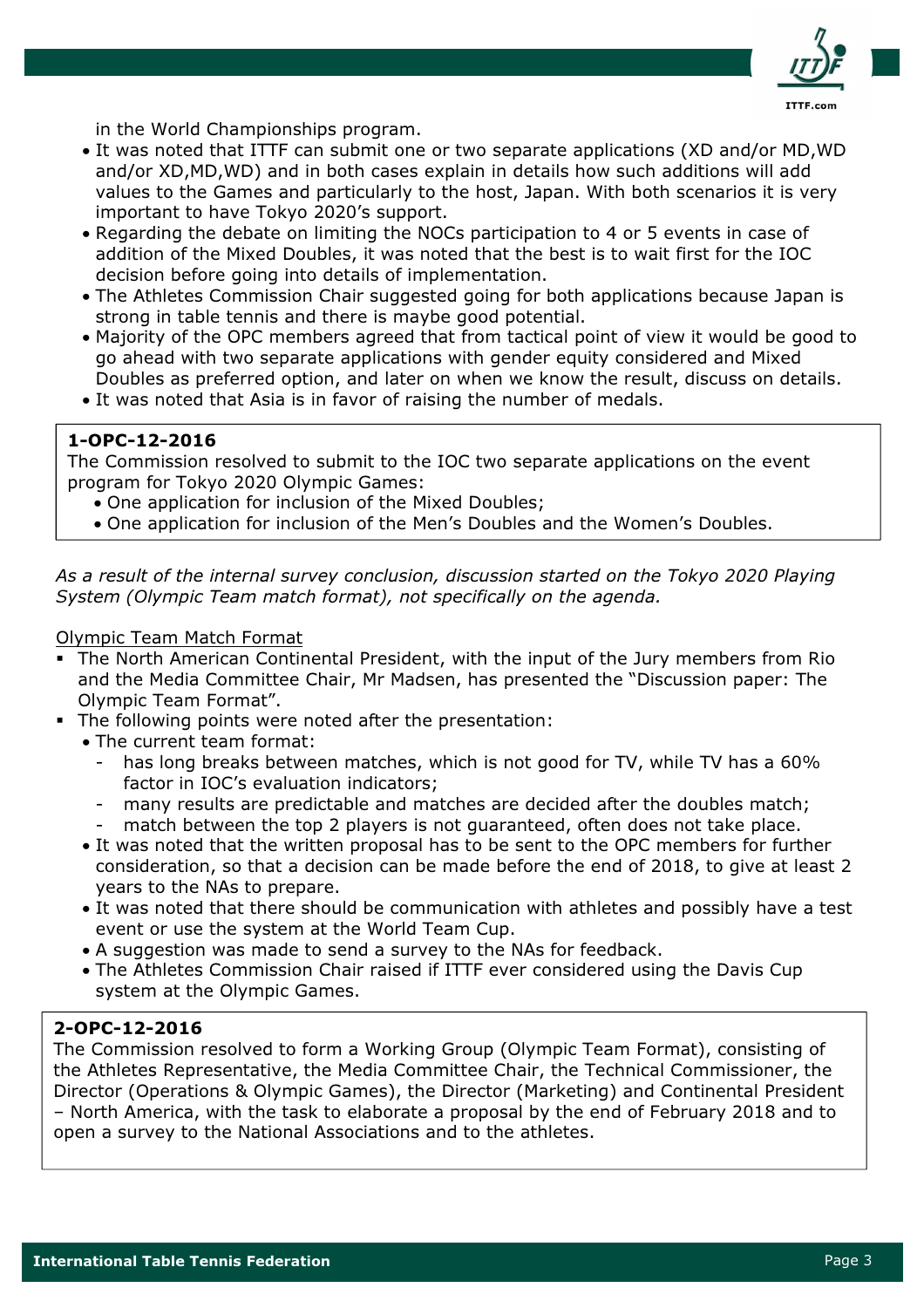

As a result of the internal survey conclusion, discussion started on the Tokyo 2020 Oualification System, not specifically on the agenda.

### Qualification system

• With the new World Ranking to be in effect as of January 2018, and with the general view that there is a need for a separate team and individual qualification system, and subject to the IOC decision on the doubles in July, it was decided that a Working Group will be formed at the next OPC meeting, and it will start working as soon as the events for Tokyo 2020 are confirmed (July 2017) with the aim of having a proposal by November 2017.

### 5.2. Report of the Technical Delegates

- The report of the Technical Delegates was already included in the agenda documents and briefly reviewed during the meeting.
- Special notes of thanks were addressed to both Graeme Ireland and Richard Scruton for all the work they did the last two years. Best wishes for quick recovery were expressed from all the OPC members to Richard Scruton.

### 6. Rio 2016 Paralympic Games

• In the absence of the Para TT representative, Director of Operations & Olympic Games was requested to report on the agenda point.

### 6.1. Review and assessment

- The Executive Vice Presidents attending the Paralympic Games noted that most of the challenges during the Olympic Games were less problematic during the Paralympic Games. Many aspects were better, including transport, the Olympic Family lounge etc. The atmosphere created by spectators was tremendous.
- . It was noted that the IPC President visited table tennis and spent half day in the venue.

### 6.2. Report of the Technical Delegate

- The report of the Technical Delegates was already included in the agenda documents and briefly reviewed during the meeting.
- Special notes of thanks were addressed to both Nico Verspeelt and Georgios Seliniotakis for all the work they did as well as to Emese Barsai, especially because of the complex qualification system.
- . It was further noted that Georgios Seliniotakis attended the Rio 2016 Paralympic Games Debrief held on 4-6 November 2016 in Bonn, Germany
- IPC asked if ITTF wishes to change the competition format.
- It was noted that among other territories, there was 1 hour live TV coverage every night in New Caledonia, the best ever coverage for table tennis in the country.

### 7. Youth Olympic Games

• The Director (Operations & Olympic Games) presented the "YOG Inspection Visit report" and a short summary follows under each point 7.1 and 7.2.

### 7.1. Inspection visit report

- The inspection in Buenos Aires took place on 12 and 13 September 2016.
- It was noted that in terms of budget and compared to the previous two YOGs, the 2018 YOG will be more moderate, but will be fine.
- There will be one show court setup, with three additional competition tables in a separate setup in the Tecnopolis cluster.
- . There will be 8 warm up tables and 12 practice tables, all under one roof.
- The schedule is extended to 8 days of competition: 4 days Singles and 4 days Team events what is ideal for the better presentation of our sport.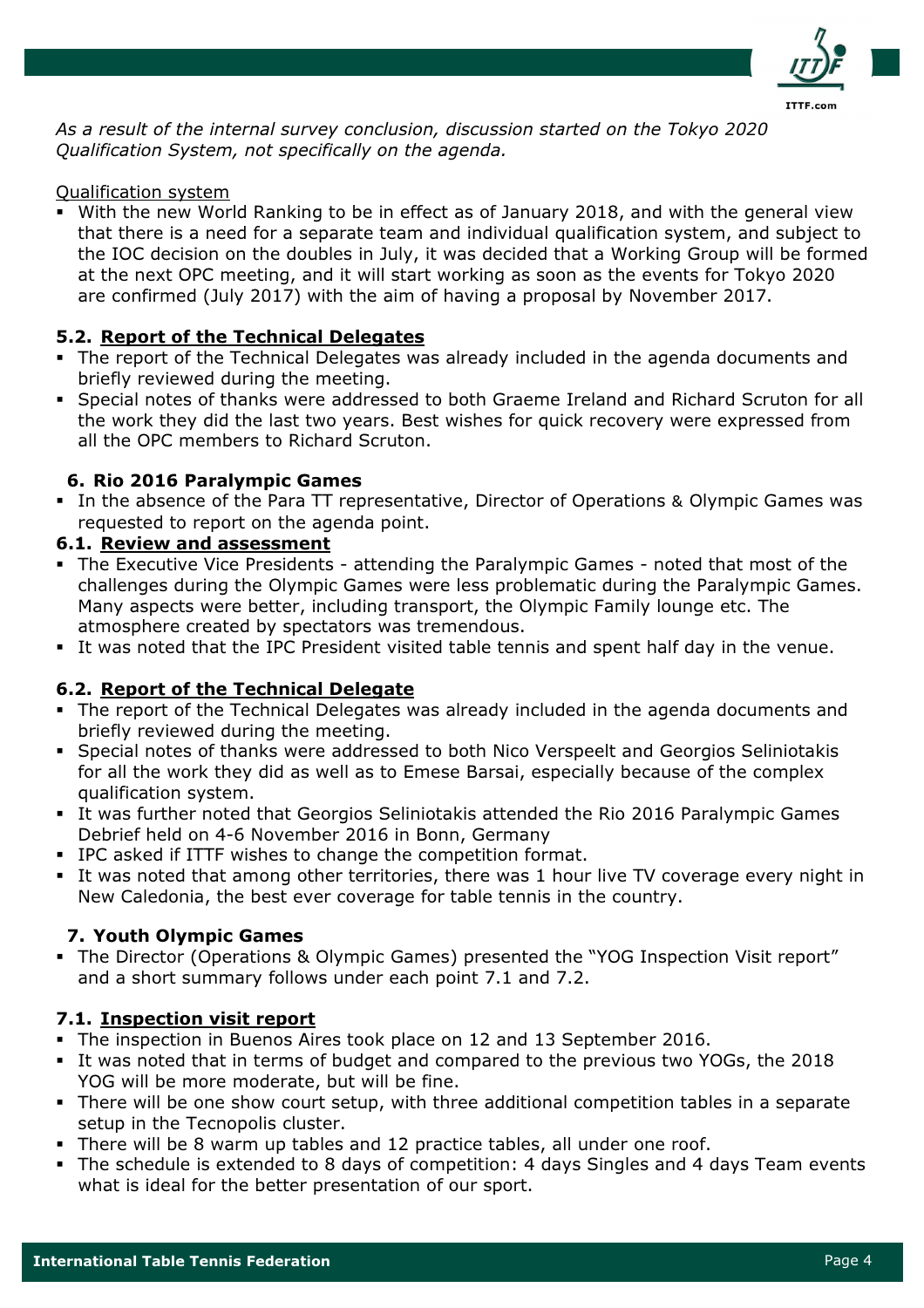

• An official training camp will take place for 3 days, just prior to the competition.

## 7.2. Equipment selected

- Tables will be provided by Stag.
- Balls will be provided by DHS.
- Sports flooring will be provided by Enlio.

### 7.3. Format of play

• It will be very similar to previous YOGs, as agreed before, consolation matches will be removed to allow more time for the athletes to take part in the cultural activities as recommended by the IOC.

The Event Programme and Format of Play document is attached to the Minutes.

### 7.4. Qualification system

- There was a close coordination with the IOC about the qualification system.
- The Universality Places were reduced from 4 to 2 places in each gender.
- Compared to the two previous YOGs, the qualification system for individual events is shortened, and will have 3 steps: Continental Qualification Events, Road to Buenos Aires 2018 Series and the U-18 World Ranking.
- The Director (Operations & Olympic Games) requested the continents to submit feedback before 15 December 2016 on the continental qualification events dates and locations, in order to meet the deadline to report to the IOC by 31 December 2016.
- It was noted that there is no change on the team events' qualifications.

The latest version of the Qualification System document (1 February 2017) is attached to the Minutes.

## 7.5. Continental qualification events

- . Europe's Continental President reported that it's difficult to find organizers for the YOG Qualification event. The fact that there is no income from the event makes it difficult to organize event. Europe's Continental President requested the ITTF and IOC to contribute to the event, because there is no other way to market it as a project.
- It was noted that the general policy in the past was based on the expectation that NOCs support such an event with the aim of easier qualification as a host.
- The Director (Marketing) noted that they could try to sell the YOG Qualification events, as part of a package, but it needs time to evaluate and to explore its value.
- The Director (Operations & Olympic Games) suggested to ask a deadline extension for Europe from the IOC, and same time to send a joint call (ITTF and ETTU) for interest to member NAs to find potential host, especially World Junior Circuit organizers who could easily make it as a consecutive event at the same place. It was noted that Europe's Continental President and Director (Operations & Olympic Games) would discuss after the meeting.
- During the discussion it was noted that the ETTU President expects a contribution of around EUR 20.000 per continent from the ITTF. The ITTF President and Executive Vice President in charge of finance explained that there is no budget planned for this, which does not allow an immediate approval, but that the request will be taken into consideration and discussed further.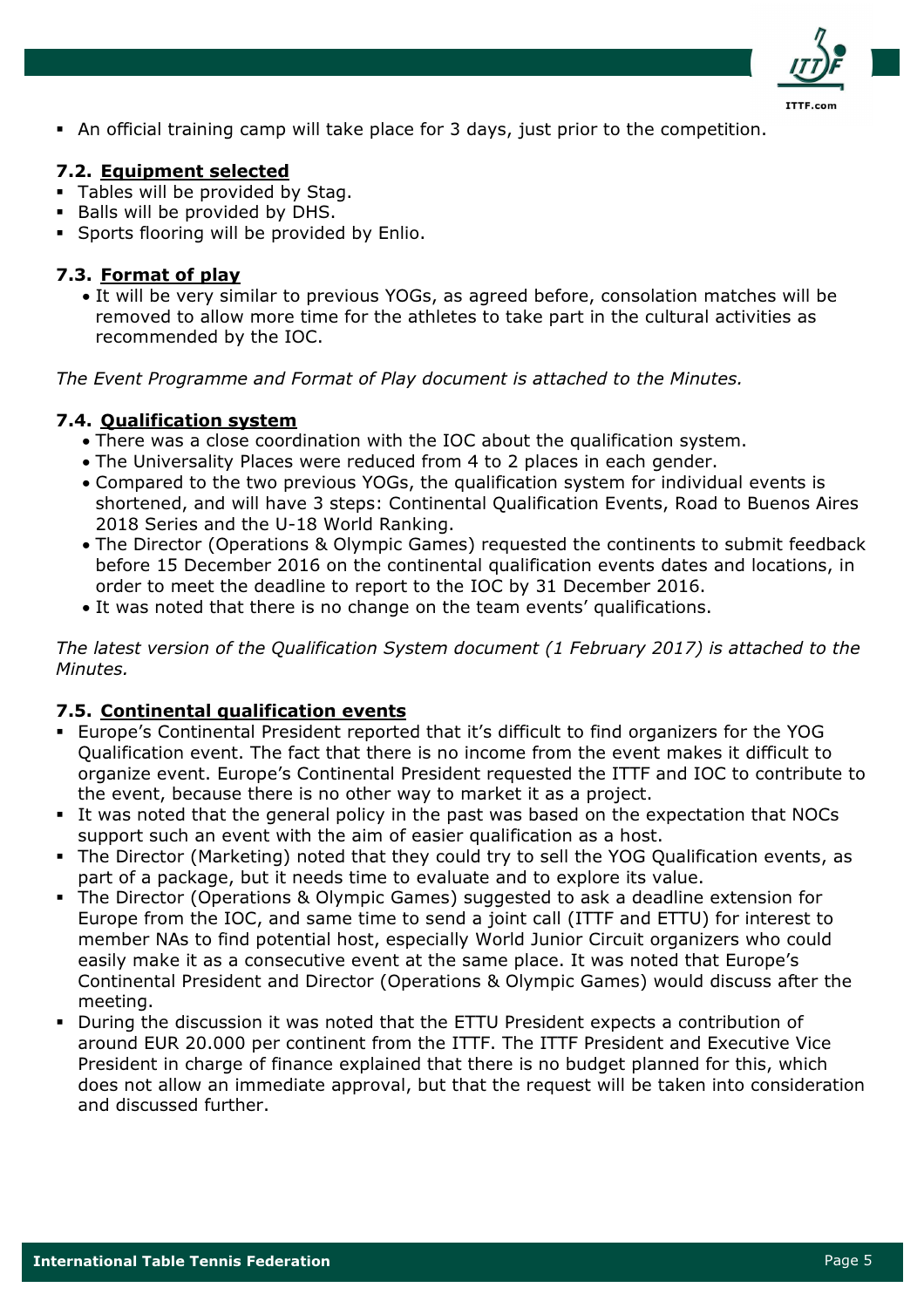

## 8. Tokyo 2020 Olympic and Paralympic Games

## 8.1. Updated report

• The Director (Operations & Olympic Games) presented an update on the progress of Tokyo 2020 preparations.

8.1.1. Table tennis venue

- There will be a 4-table setup, similar to Rio and London.
- . The proposed ITTF hotel is 2 metro stations away from the Competition venue.

8.1.2. Equipment selected

- Tables will be provided by San-Ei.
- . Balls will be provided by DHS.
- Sports flooring will be provided by Tinsue.

8.1.3. Inspection plan

- An inspection, including the visit to the two potential training venues, will be held in June 2017, connected to the Japan Open - ITTF World Tour in Tokyo.
- 8.1.4. Event program proposals was discussed under agenda item 5.1.2

### 8.2. Appointment of a representative from Tokyo 2020

The Director (Operations & Olympic Games) was requested to write an official letter Tokyo 2020 to appoint their representative on the OPC.

### 8.3. Sport Manager

• Tokyo 2020 proposed Mrs. Sachiko Yokota for the position of the Sport Manager and the ITTF confirmed the appointment.

## 9. Any other business

## 9.1. Bid cities for 2024 Olympic Games

- The Director (Operations & Olympic Games) made a presentation on the inspections held in Los Angeles, Paris and Budapest.
- Questionnaires were sent by the IOC to the IFs to assess different aspects of the bids.
- It was noted that the IOC has involved the IFs in the candidature process, and the Director (Operations & Olympic Games) thanked the EC for entrusting him to attend all inspection visits, as it's important to have the same "eyes" evaluating the different bids.

### **Budapest**

- The venue initially suggested was 60km far from the capital, but on request there was a change in the venue master plan to the Expo of Budapest in the city center.
- . The distance of the venue from the Olympic Park is 12 minutes.

## **Los Angeles**

- The proposed venue is located in the Downtown Sports Park.
- . The distance of the venue from the Olympic Park is 25 minutes.

### **Paris**

- The venue is located in the Expo center.
- The distance of the venue from the Olympic Park is 25 minutes.
- . It was noted that the venue for the Paralympics would be different because of the Olympic venue is occupied.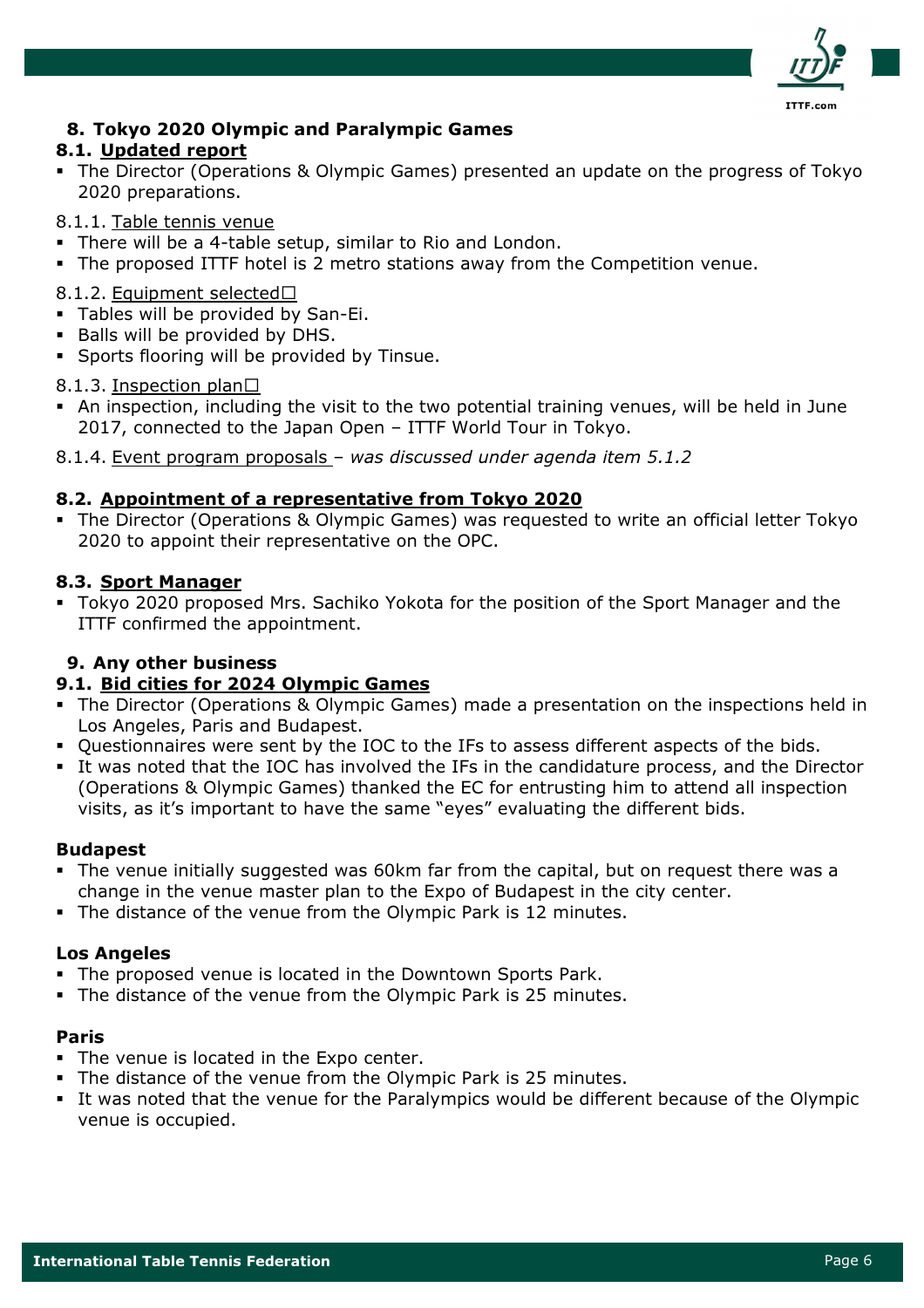

• As a general conclusion, the Director (Operations & Olympic Games) feels confident with all three bids venue proposals and the fact that he already met people from all Candidate Cities will make it easy to work with any of them.

## 9.2. IOC membership - IOC Athletes Commission

- It was once more noted that RYU Seung Min became an IOC member after being elected  $\mathbf{u}$  . to the IOC Athletes Commission. The final list of the IOC Athletes Commission members was included in the agenda documents.
- . RYU Seung Min thanked the ITTF athletes and family for the help to be elected and promised to help table tennis as much as possible.

### 10. Adjournment

There being no further business, the meeting adjourned at 11h53.

Thomas Weikert President

Date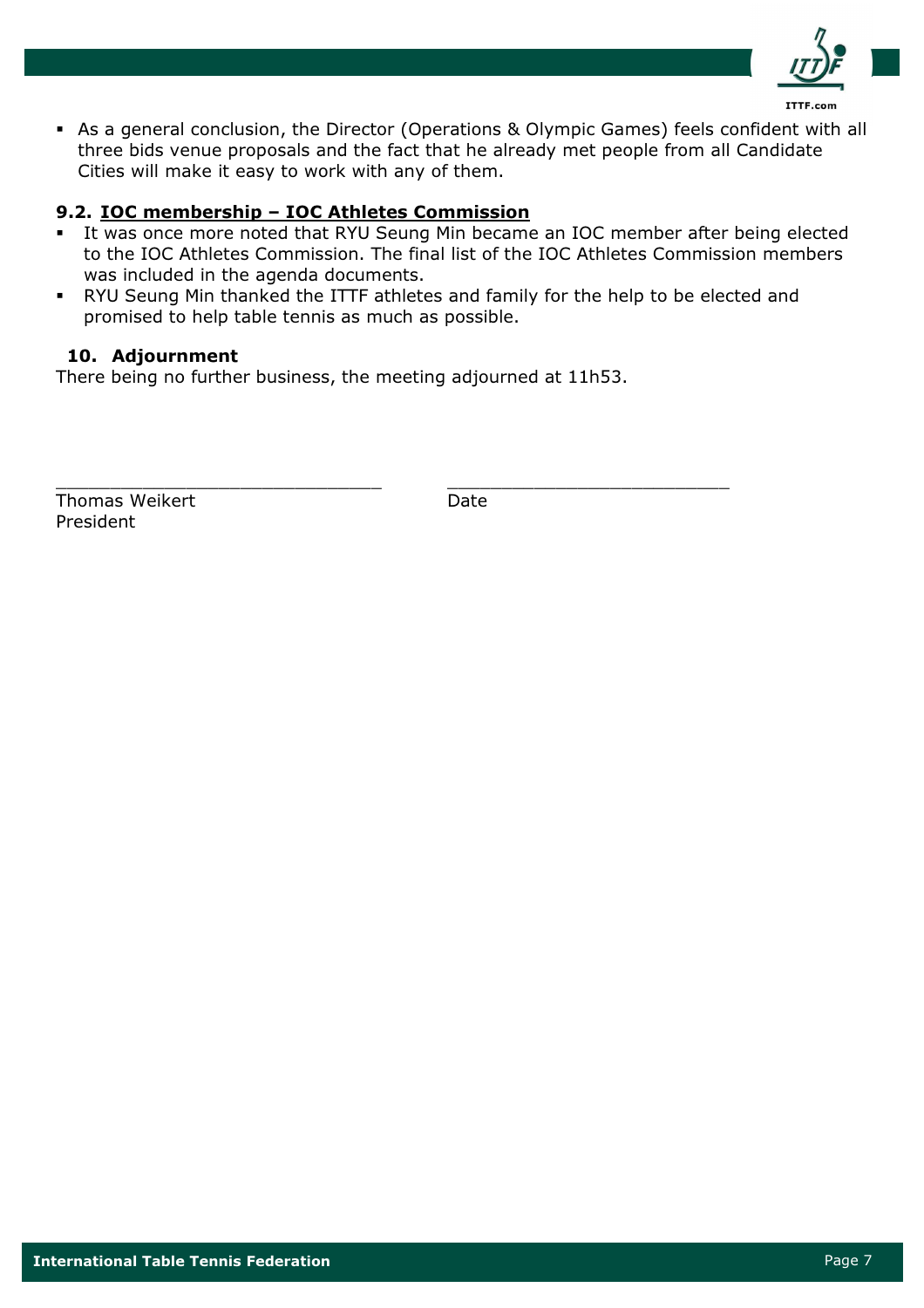



# *Buenos Aires 2018 Youth Olympic Games Table Tennis Event programme & Format of Play*

### **1. Events**

| Men (1): | Women $(1)$ : | Mixed $(1)$ :        |
|----------|---------------|----------------------|
| Singles  | Singles       | International team   |
|          |               | competition (1M, 1W) |

### **2. Athlete quotas**

| Women        | 32 |
|--------------|----|
| Men          | 32 |
| <b>Total</b> | 64 |

### *3.* **Age group**

| Age range    | 4 years                              |
|--------------|--------------------------------------|
| <b>Dates</b> | Born between 01.01.2000 - 31.12.2003 |
| Age          | 15 to 18 years old                   |

### *4.* **Competition Format**

### *Singles event:*

The singles event consists of two phases: first stage and main draw. The first phase is a round robin group format. The main draw is a direct elimination.

First Stage: Matches are played to three of five games. Games are played to 11 points with at least two points difference.

Main draw: Matches are played to four of seven games. Games are played to 11 points with at least two points difference.

### *Team event:*

The team event consists of two phases (first stage and main draw).

Each team match consists of three matches. The first match is a singles match between the two players of the same gender. The second match is a singles match between the other two players. After a five minutes break, the third match is a mixed doubles match. Matches are played to three of five games. Games are played to 11 points with at least two points difference.

During the first stage all three matches will be played. During the main draw matches will finish as soon as one team wins two matches.

Teams may be formed from the same NOC or as a mixed international team.

In 2018, there will not be consolation matches both in singles and team event. In so doing, athletes will have more time to participate in the cultural activities and on the lab activities.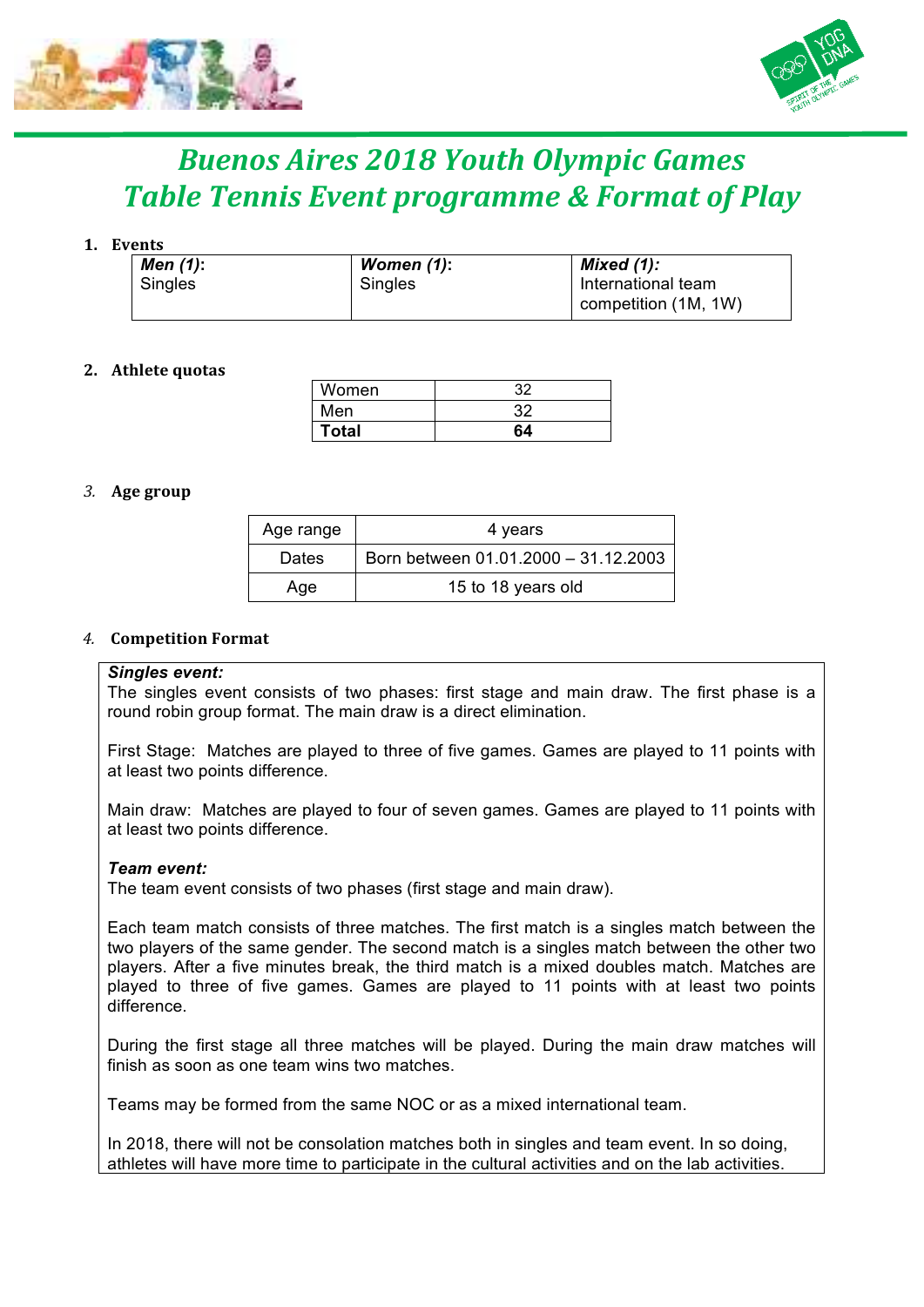



# **INTERNATIONAL TABLE TENNIS FEDERATION**

# **Table Tennis**

## **A. EVENTS (3)**

| Men's Events (1) | Women's Events (1) | Mixed Events (1)               |
|------------------|--------------------|--------------------------------|
| Men's singles    | Women's singles    | International team competition |

## **B. ATHLETES QUOTA**

### **1. Total Quota for Table tennis:**

|              | Qualification Places | <b>Host Country Places</b> | <b>Universality Places</b> | Total\ |
|--------------|----------------------|----------------------------|----------------------------|--------|
| Men          |                      |                            |                            |        |
| Women        |                      |                            |                            | ັ້     |
| <b>Total</b> | 58                   |                            |                            | 64     |

### **2. Maximum Number of Athletes per NOC:**

|              | <b>Quota per NOC</b> |
|--------------|----------------------|
| Men          |                      |
| Women        |                      |
| <b>Total</b> |                      |

### **3. Type of Allocation of Quota Places:**

The quota place is allocated to the athlete(s) by name.

### **C. ATHLETE ELIGIBILITY**

All athletes must comply with the provisions of the Olympic Charter currently in force, including but not limited to, Rule 41 (Nationality of Competitors). Only those athletes who have complied with the Olympic Charter may participate in the Youth Olympic Games.

### **Age**

To be eligible to participate in the Youth Olympic Games, athletes must have been born between 1 January 2000 and 31 December 2003.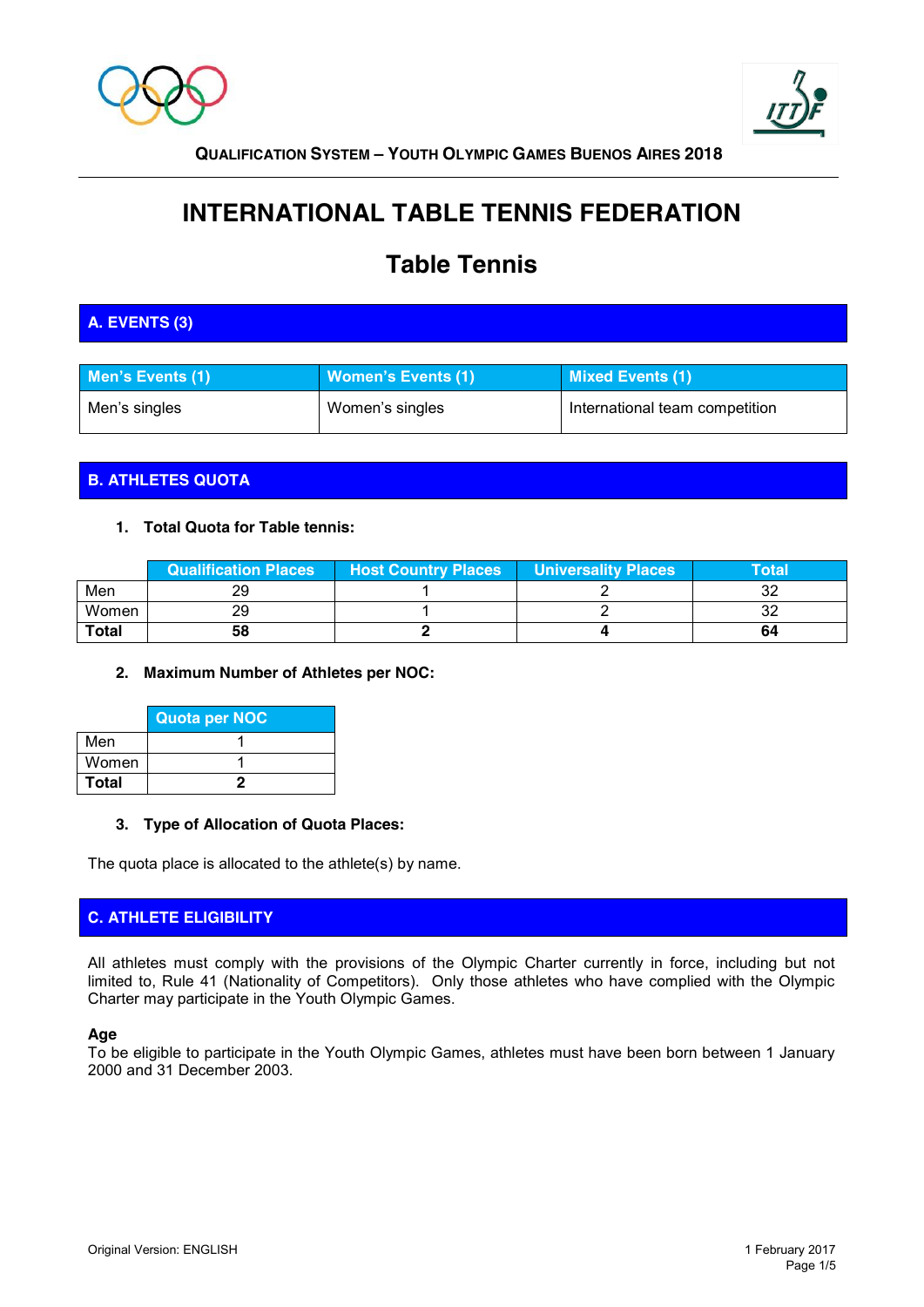



## **D. QUALIFICATION PATHWAY**

## **QUALIFICATION PLACES**

## **MEN & WOMEN**

| <b>Number of Quota</b><br><b>Places</b> | <b>Qualification Event</b>                                                                                                                                                                                                                                                                                                      |  |  |
|-----------------------------------------|---------------------------------------------------------------------------------------------------------------------------------------------------------------------------------------------------------------------------------------------------------------------------------------------------------------------------------|--|--|
| D.1.                                    | <b>D.1. Continental Qualification Events</b>                                                                                                                                                                                                                                                                                    |  |  |
| 14 Men<br>14 Women                      | The top ranked male and female athletes at the respective Continental Qualification<br>Events will be qualify for the YOG according to the following distribution:                                                                                                                                                              |  |  |
|                                         | Europe - Top four (4) ranked athletes<br>Asia - Top four (4) ranked athletes<br>Latin America - Top two (2) ranked athletes<br>Africa - Top two (2) ranked athletes<br>Oceania - Top ranked athlete<br>$\bullet$<br>North America - Top ranked athlete<br>$\bullet$                                                             |  |  |
|                                         | ITTF to confirm with the continental associations the continental qualification events<br>dates and places by 31 December 2016.                                                                                                                                                                                                 |  |  |
| D.2.                                    | D.2. "Road to Buenos Aires 2018 series"                                                                                                                                                                                                                                                                                         |  |  |
| 12 Men<br>12 Women                      | The "Road to Buenos Aries 2018 series" is a series of six (6) special competitions<br>held immediately before or after the ITTF Junior Circuit competitions for athletes in<br>the YOG age category. Each NOC may be represented by only one (1) athlete per<br>competition per gender.                                         |  |  |
|                                         | There will be two (2) direct elimination competitions, on two (2) consecutive days,<br>the top ranked athletes in each gender per competition from NOCs not qualified<br>through D.1 will qualify for the YOG.                                                                                                                  |  |  |
| D.3.                                    | D.3 ITTF Under-18 World Ranking                                                                                                                                                                                                                                                                                                 |  |  |
| 3 Men<br>3 Women                        | The top three (3) ranked age-eligible athletes from an NOC not yet qualified through<br>D.1 and D.2 on the ITTF Under-18 World Ranking as of July 2018 will qualify for the<br>YOG.                                                                                                                                             |  |  |
| D.4.                                    | <b>D.4 Mixed Team Event</b>                                                                                                                                                                                                                                                                                                     |  |  |
|                                         | For the mixed team event, teams will be composed of one (1) male athlete and one<br>(1) female athlete from athletes qualified for the individual competitions.                                                                                                                                                                 |  |  |
|                                         | Teams will be formed according to the following order:<br>Same NOC team - One (1) boy and one (1) girl from the same NOC<br>i.<br>ii.<br>Continental team - One (1) boy and one (1) girl from different NOCs but<br>from the same continent<br>Intercontinental team - One (1) boy and one (1) girl from different NOCs<br>iii. |  |  |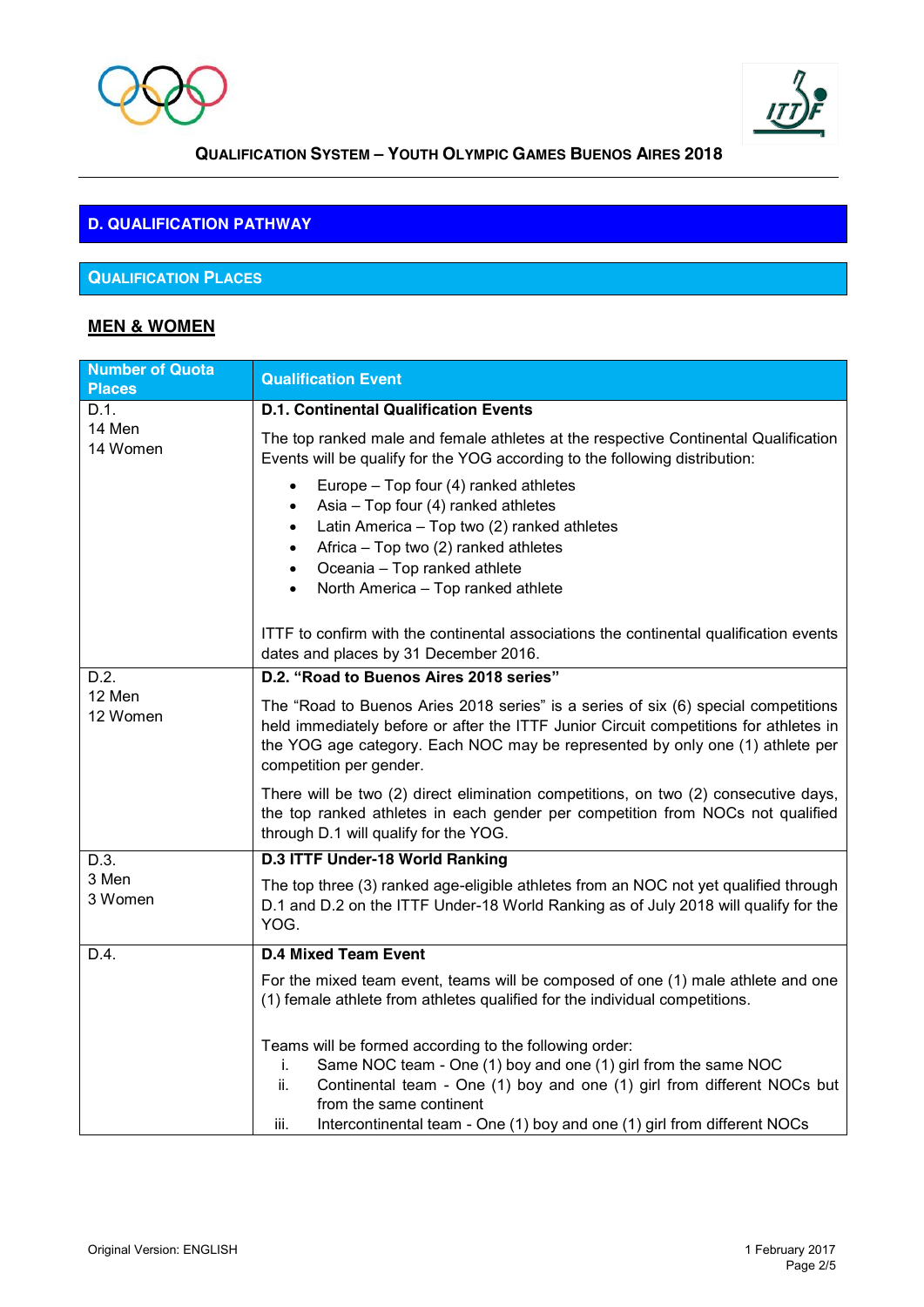



### **HOST COUNTRY PLACES**

The host country will automatically qualify one (1) male and one (1) female on the condition that both athletes meet the eligibility requirements described under section C of this document.

### **UNIVERSALITY PLACES**

Two (2) male Universality Places and two (2) female Universality Places will be made available to eligible NOCs at the YOG.

To be considered for a YOG Universality Place athletes must have participated in the last continental junior championships before the selection and at least one ITTF Junior Circuit event in the two years prior to the Youth Olympic Games and that the athletes meet the criteria under section C.

The International Olympic Committee will invite all eligible NOCs to submit their requests for Universality Places by 15 January 2017. The Tripartite Commission will confirm, in writing, the allocation of invitation places to the relevant NOCs, in collaboration with ITTF, as of 13 March 2017. The NOCs will have until 31 March 2017 to confirm the use of their places to the Tripartite Commission.

### **E. CONFIRMATION PROCESS FOR QUOTA PLACES**

### **CONFIRMATION OF QUALIFICATION PLACES**

ITTF shall publish the list of NOCs' qualification places immediately after every Continental Qualification Event and "Road to Buenos Aires 2018 series" on their website at [www.ITTF.com](http://www.ittf.com/)

ITTF will confirm all NOCs' qualification places (from D.1, D.2 and D.3) on 10 July 2018.

The NOCs will then have two (2) weeks until 24 July 2018, to confirm if they wish to use these quota places, as detailed in section G. Qualification Timeline.

### **CONFIRMATION OF HOST COUNTRY PLACES**

The host country must confirm in writing to ITTF and BAYOGOC by 10 July 2018 the use of its Host Country Places.

### **F. REALLOCATION OF UNUSED QUOTA PLACES**

### **REALLOCATION OF UNUSED QUALIFICATION PLACES**

If a quota place allocated is not confirmed by the NOC by the confirmation of quota place deadline or is declined by the NOC, the quota place will be reallocated as follows:

If the athlete qualified through D.1, the quota place will be reallocated to the next best-ranked athlete, from an NOC not yet qualified, at the respective Continental Qualification Event. If there are no more eligible athletes from the respective continent to reallocate the quota place to, the unused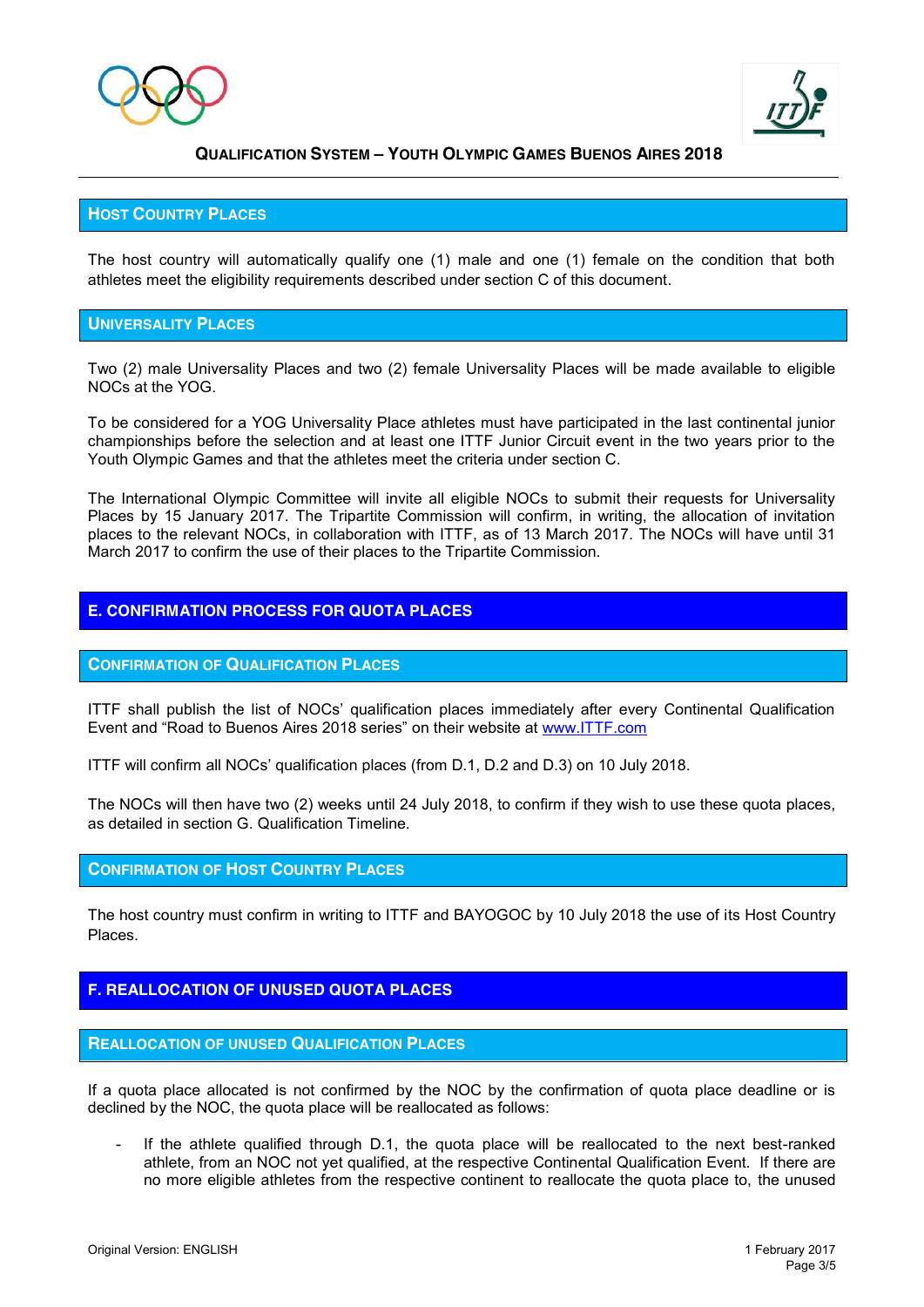



quota place will be reallocated to the next best-ranked athlete, from an NOC not yet qualified, from the ITTF Under-18 World Ranking as of July 2018.

- If the athlete qualified through D.2, the quota place will be reallocated to the next best-ranked athlete, at the respective "Road to Buenos Aires 2018 series" competition from an NOC not yet qualified.
- If the athlete qualified through D.3, the quota place will be reallocated to the next best-ranked athlete on the ITTF Under-18 World Ranking as of July 2018 from an NOC not yet qualified.

### **REALLOCATION OF UNUSED HOST COUNTRY PLACES**

If the host country achieved its quota places through D.1, it will be reallocated to the next best-ranked athlete from an NOC not yet qualified at the Latin America Continental Qualification Event.

If the host country achieved its quota places through D.2, it will be reallocated to the next best-ranked athlete from an NOC not yet qualified from the respective "Road to Buenos Aries 2018 series" competition.

If the host country returns or achieved its quota places through D.3, it will be reallocated to the next bestranked athlete from an NOC not yet qualified from ITTF Under-18 World Ranking as of July 2018.

If the host country declines the quota place it will be reallocated to the next best-ranked athlete from an NOC not yet qualified from ITTF Under-18 World Ranking as of July 2018.

### **REALLOCATION OF UNUSED UNIVERSALITY PLACES**

Any unused Universality Place, including those returned after the final allocation by YOG Tripartite Commission, will be reallocated to next best-ranked athlete, from an NOC not yet qualified, of the respective gender from the ITTF Under-18 World Ranking as of July 2018.